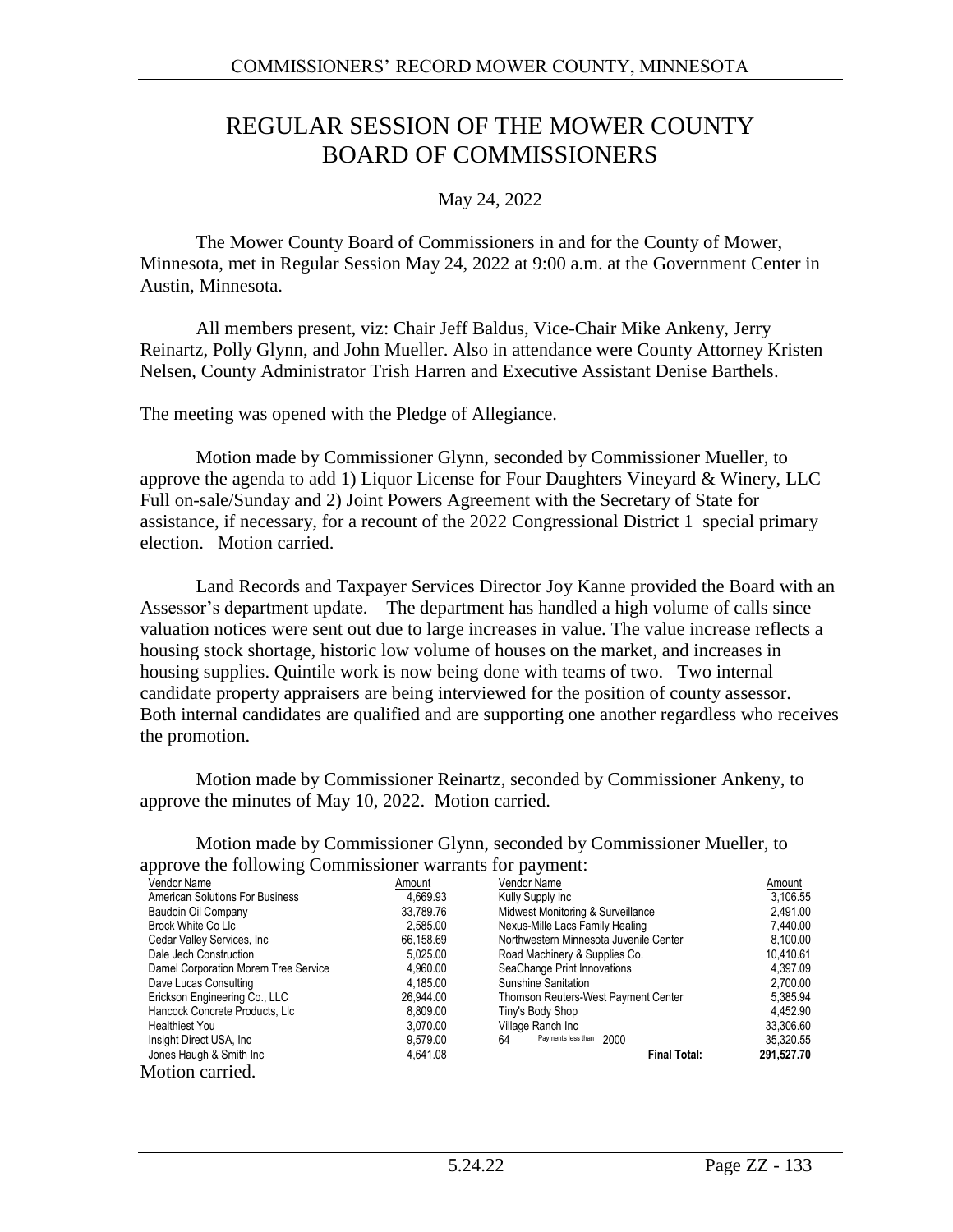The Board recessed at 9:33 a.m. for the purpose of a public hearing.

The Chair called the Public Hearing to order at 9:33 a.m. regarding a Housing Tax Abatement application Tracy & Angie Smith for construction of a single-family replacement home Block 2, Lots  $14,15 \& 16$  in the Original Village of Taopi (32.001.0150)

County Administrator Trish Harren reviewed the application and recommended approval.

The applicant Tracy Smith was present and spoke on his own behalf. No one else spoke for or against the Smith housing tax abatement application.

The Chair closed the Public Hearing at 9:37 a.m. regarding a Housing Tax Abatement application of Tracy and Angie Smith.

The Chair called the Public Hearing to order at 9:37 a.m. regarding a Housing Tax Abatement application of Dustin & Jessica Wiste for a single-family home Block 1, Lot 10 Park View Acres, Adams Township (01.040.0100).

County Administrator Trish Harren reviewed the application and recommended approval.

The applicants Dustin and Jessica Wiste were present remotely and Dustin Wiste spoke on his own behalf. No one else spoke for or against the Wiste housing tax abatement application.

The Chair closed the Public Hearing at 9:39 a.m. regarding a Housing Tax Abatement application of Dustin & Jessica Wiste.

The Chair called the Public Hearing to order at 9:39 a.m. regarding a Housing Tax Abatement application of Bigelow & Lennon for a single-family home Block 2, Lot 7 Nature Ridge 2nd, Austin (34.467.0120).

County Administrator Trish Harren reviewed the application and recommended approval.

Randy Lennon was present for the applicant Bigelow & Lennon Construction and spoke on behalf of the company's application. No one else spoke for or against the Bigelow & Lennon Construction housing tax abatement application.

The Chair closed the Public Hearing at 9:41 a.m. regarding a Housing Tax Abatement application of Bigelow & Lennon Construction.

The Chair called the Public Hearing to order at 9:41 a.m. regarding a Housing Tax Abatement application of Austin HRA for a single-family home Block 1, Lot 4 North Pointe, Austin (34.509.0040).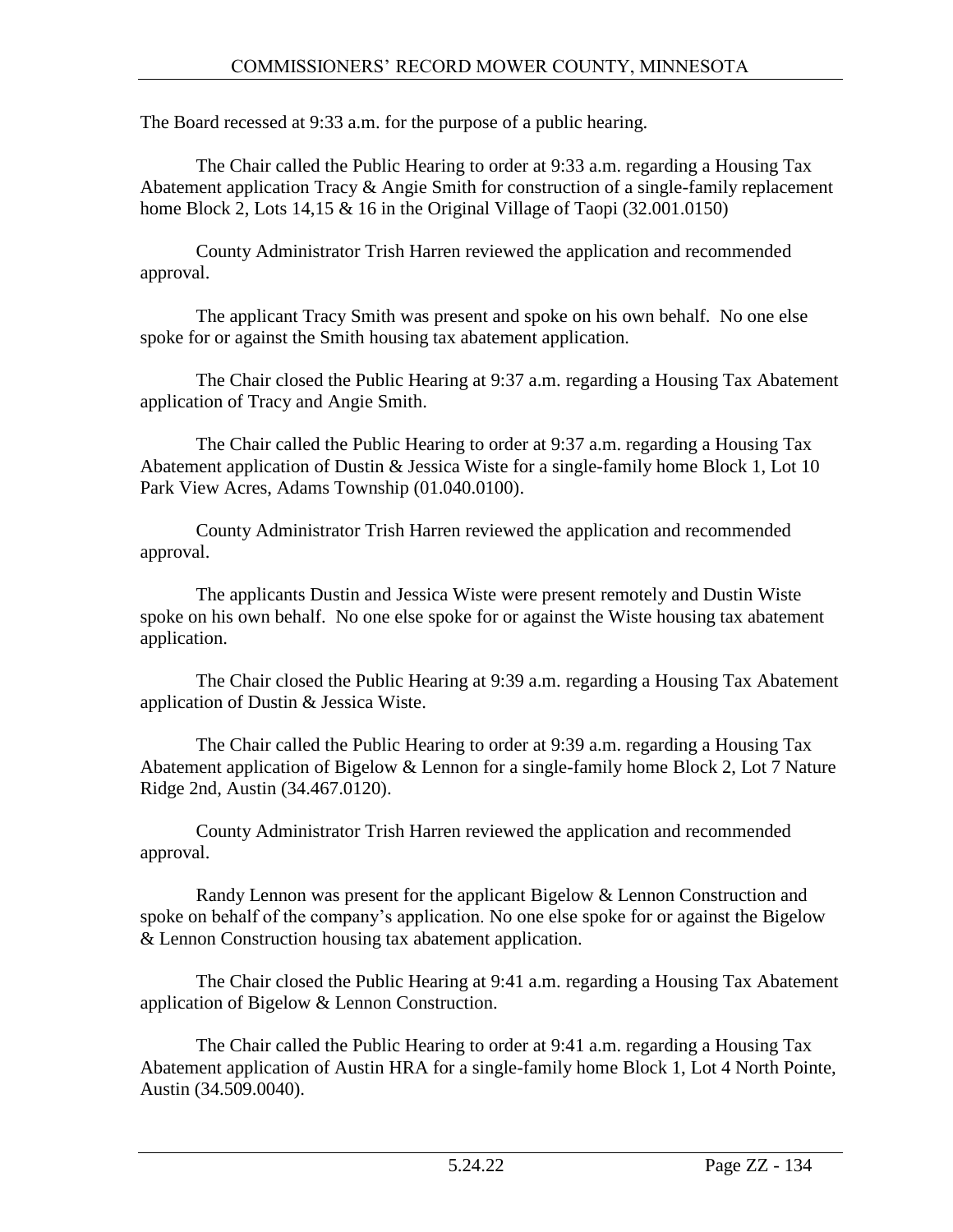County Administrator Trish Harren reviewed the application and recommended approval.

The applicant was not present. No one spoke for or against the Austin HRA housing tax abatement application.

The Chair closed the Public Hearing at 9:43 a.m. regarding a Housing Tax Abatement application of Austin HRA.

The Chair called the Public Hearing to order at 9:43 a.m. regarding a Housing Tax Abatement application of Ann Bode for a single-family home Block 1, Lot 1 Wildwood Estates Austin Township (02.890.0010).

County Administrator Trish Harren reviewed the application and recommended approval.

The applicant Ann Bode was present remotely and spoke on her own behalf. No one else spoke for or against the Bode housing tax abatement application.

The Chair closed the Public Hearing at 9:45 a.m. regarding a Housing Tax Abatement application of Ann Bode.

The County Board reconvened its regular session at 9:45 a.m.

#### **Date: May 24, 2022 Res. #46-22 RESOLUTION APPROVING TAX ABATEMENT FOR CERTAIN PROPERTY PURSUANT TO MINN. STAT. 469.1813**

On motion of Commissioner Glynn, seconded by Commissioner Mueller, the following Resolution was passed and adopted by the Mower County Board of Commissioners at a meeting held May 24, 2022 at the Government Center, Austin, Minnesota.

WHEREAS, Minnesota Statute 469.1813 gives authority to the County of Mower to grant an abatement of property taxes imposed by the County if certain criteria are met; and

WHEREAS, in addition to the statutory requirements, Mower County has adopted the Tax Abatement Policy for new construction of Single and Multi-family homes which includes criteria which must be met before an abatement of taxes will be granted; and

WHEREAS, Tracy and Angie Smith are the owner(s) of certain property within Mower County, legally described as follows:

Original Village of Taopi Block 2, Lots14, 15 & 16 SubdivisionCd 32001 .70 AC Taopi, MN (32.001.0150)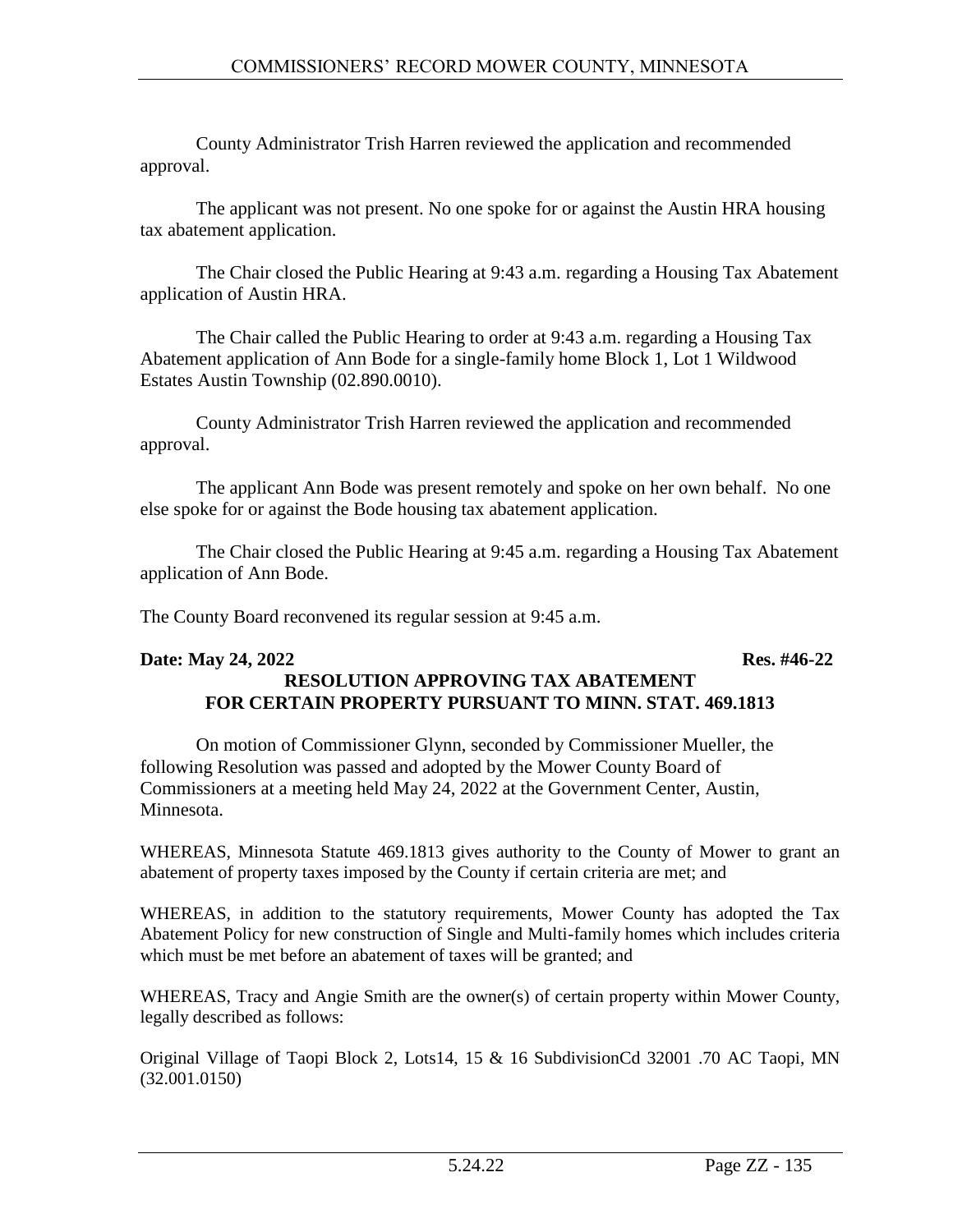WHEREAS, Tracy and Angie have made application to Mower County for the abatement of taxes as to the above-described parcel; and

WHEREAS, Notice having been duly given, a public hearing was held on May 24, 2022 before the Mower County Board of Commissioners, on said application.

WHEREAS, Tracy and Angie have met the statutory requirements outlined under Minnesota Statute 469.1813 Subdivision 1(1) and Subdivision 2(i) as well as Mower County's criteria for tax abatement;

NOW, THEREFORE BE IT RESOLVED BY THE BOARD OF COMMISSIONERS OF MOWER COUNTY, MINNESOTA:

- 1. Mower County does, hereby grant an abatement of Mower County's share of real estate taxes upon the above-described parcel for the construction of the singlefamily home.
- 2. The tax abatement will be for no more than five years commencing, in the tax year the property realizes a value increase over original value due to construction of the housing project. Partially constructed housing may result in an abatement in the first abatement year that may be significantly less than the following years. This will still be considered one of the five years of eligible abatement. In the event construction has not commenced within one year of approval, the abatement is eliminated and the property owner will need to reapply in accordance with this policy.
- 3. The County shall provide the awarded abatement payment following payment of due real estate taxes annually. One single payment shall be made to the owner of record at the time of the payment, by December 30<sup>th</sup> of that calendar year.
- 4. The real estate taxes to be abated shall be for up to the full amount of the real estate taxes collected due to the added tax base of the newly constructed housing/home annually. The current value of the property is not eligible for the abatement, will not be abated as part of this program and is further defined as the "original value." Any eligible abatement years are calculated on the tax increase due to a value increase over the original value.

Passed and approved this  $24<sup>th</sup>$  day of May, 2022.

#### **Date: May 24, 2022 Res. #47-22 RESOLUTION APPROVING TAX ABATEMENT FOR CERTAIN PROPERTY PURSUANT TO MINN. STAT. 469.1813**

On motion of Commissioner Ankeny, seconded by Commissioner Glynn, the following Resolution was passed and adopted by the Mower County Board of Commissioners at a meeting held May 24, 2022 at the Government Center, Austin, Minnesota.

WHEREAS, Minnesota Statute 469.1813 gives authority to the County of Mower to grant an abatement of property taxes imposed by the County if certain criteria are met; and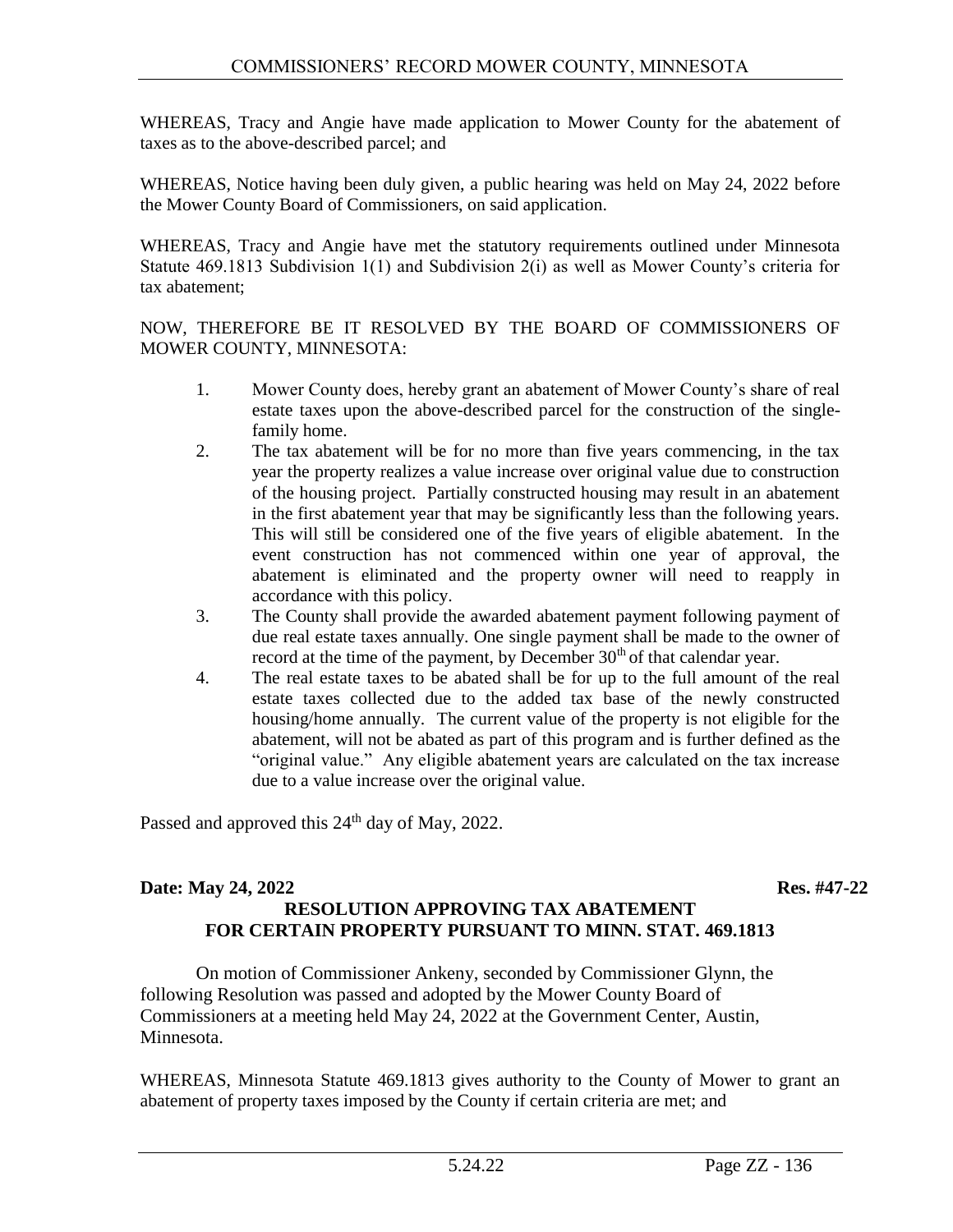WHEREAS, in addition to the statutory requirements, Mower County has adopted the Tax Abatement Policy for new construction of Single and Multi-family homes which includes criteria which must be met before an abatement of taxes will be granted; and

WHEREAS, Dustin & Jessica Wiste are the owner(s) of certain property within Mower County, legally described as follows:

Parkview Acres Subd Lot 10, Block 1 SubdivisionCD 01040, Adams Twp, MN (01.040.0100)

WHEREAS, Dustin & Jessica Wiste have made application to Mower County for the abatement of taxes as to the above-described parcel; and

WHEREAS, Notice having been duly given, a public hearing was held on May 24, 2022 before the Mower County Board of Commissioners, on said application.

WHEREAS, Dustin & Jessica Wiste have met the statutory requirements outlined under Minnesota Statute 469.1813 Subdivision 1(1) and Subdivision 2(i) as well as Mower County's criteria for tax abatement;

NOW, THEREFORE BE IT RESOLVED BY THE BOARD OF COMMISSIONERS OF MOWER COUNTY, MINNESOTA:

- 1. Mower County does, hereby grant an abatement of Mower County's share of real estate taxes upon the above-described parcel for the construction of the singlefamily home.
- 2. The tax abatement will be for no more than five years commencing, in the tax year the property realizes a value increase over original value due to construction of the housing project. Partially constructed housing may result in an abatement in the first abatement year that may be significantly less than the following years. This will still be considered one of the five years of eligible abatement. In the event construction has not commenced within one year of approval, the abatement is eliminated and the property owner will need to reapply in accordance with this policy.
- 3. The County shall provide the awarded abatement payment following payment of due real estate taxes annually. One single payment shall be made to the owner of record at the time of the payment, by December 30<sup>th</sup> of that calendar year.
- 4. The real estate taxes to be abated shall be for up to the full amount of the real estate taxes collected due to the added tax base of the newly constructed housing/home annually. The current value of the property is not eligible for the abatement, will not be abated as part of this program and is further defined as the "original value." Any eligible abatement years are calculated on the tax increase due to a value increase over the original value.

Passed and approved this  $24<sup>th</sup>$  day of May, 2022.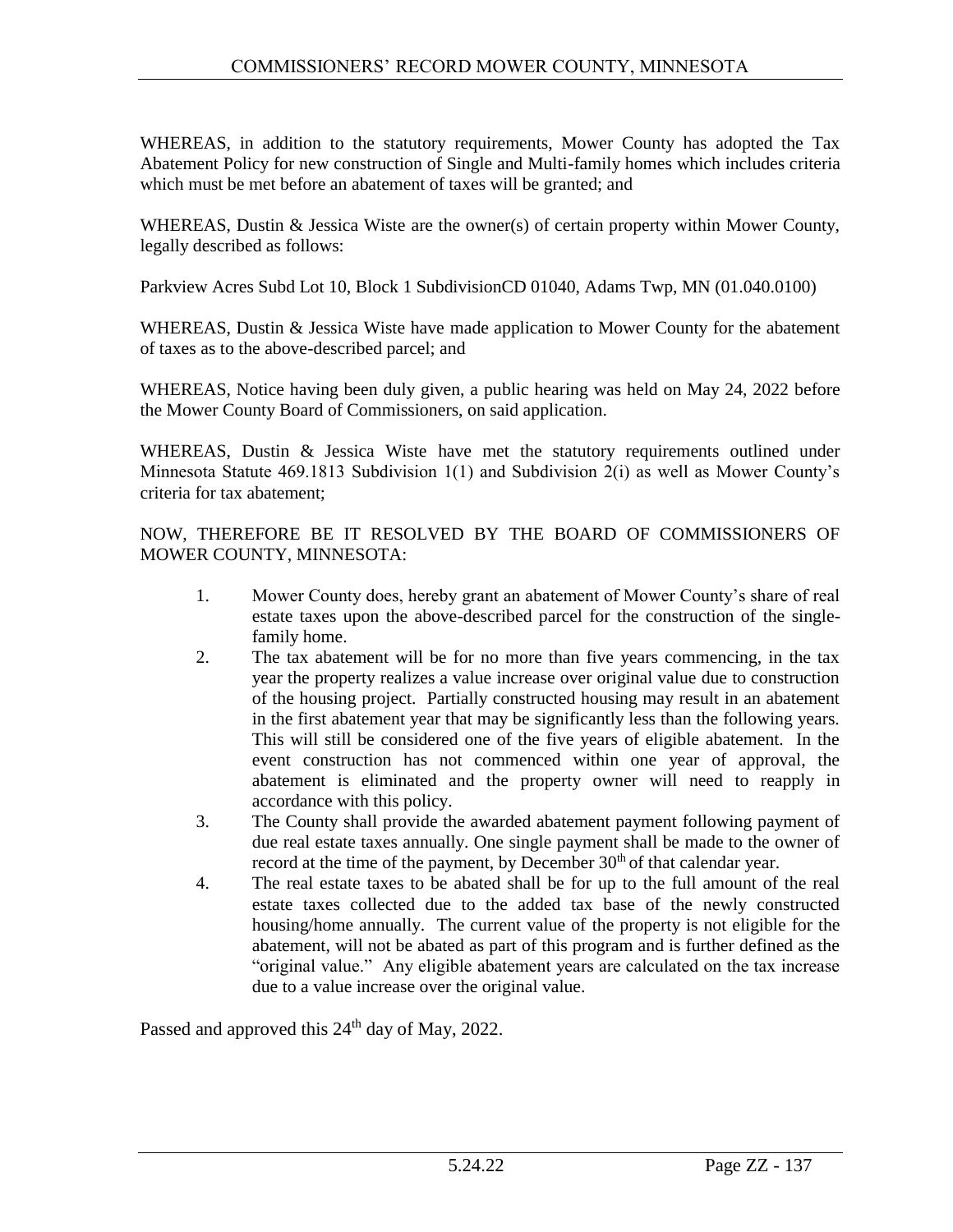#### **Date: May 24, 2022** Res. #48-22 **RESOLUTION APPROVING TAX ABATEMENT FOR CERTAIN PROPERTY PURSUANT TO MINN. STAT. 469.1813**

On motion of Commissioner Glynn, seconded by Commissioner Mueller, the following Resolution was passed and adopted by the Mower County Board of Commissioners at a meeting held May 24, 2022 at the Government Center, Austin, Minnesota.

WHEREAS, Minnesota Statute 469.1813 gives authority to the County of Mower to grant an abatement of property taxes imposed by the County if certain criteria are met; and

WHEREAS, in addition to the statutory requirements, Mower County has adopted the Tax Abatement Policy for new construction of Single and Multi-family homes which includes criteria which must be met before an abatement of taxes will be granted; and

WHEREAS, Nature Ridge Properties of Austin Co. (Seller) is the owner of certain property within Mower County, legally described as follows:

Block 2, Lot 7 Nature Ridge 2nd, Austin, MN (34.467.0120)

WHEREAS, Bigelow & Lennon Construction (Buyer) has made application to Mower County for the abatement of taxes as to the above-described parcel; and

WHEREAS, Notice having been duly given, a public hearing was held on May 24, 2022 before the Mower County Board of Commissioners, on said application.

WHEREAS, Nature Ridge Properties of Austin Co. (Seller) and Bigelow & Lennon Construction (Buyer) have met the statutory requirements outlined under Minnesota Statute 469.1813 Subdivision 1(1) and Subdivision 2(i) as well as Mower County's criteria for tax abatement;

NOW, THEREFORE BE IT RESOLVED BY THE BOARD OF COMMISSIONERS OF MOWER COUNTY, MINNESOTA:

- 1. Mower County does, hereby grant an abatement of Mower County's share of real estate taxes upon the above-described parcel for the construction of the singlefamily home.
- 2. The tax abatement will be for no more than five years commencing, in the tax year the property realizes a value increase over original value due to construction of the housing project. Partially constructed housing may result in an abatement in the first abatement year that may be significantly less than the following years. This will still be considered one of the five years of eligible abatement. In the event construction has not commenced within one year of approval, the abatement is eliminated and the property owner will need to reapply in accordance with this policy.
- 3. The County shall provide the awarded abatement payment following payment of due real estate taxes annually. One single payment shall be made to the owner of record at the time of the payment, by December  $30<sup>th</sup>$  of that calendar year.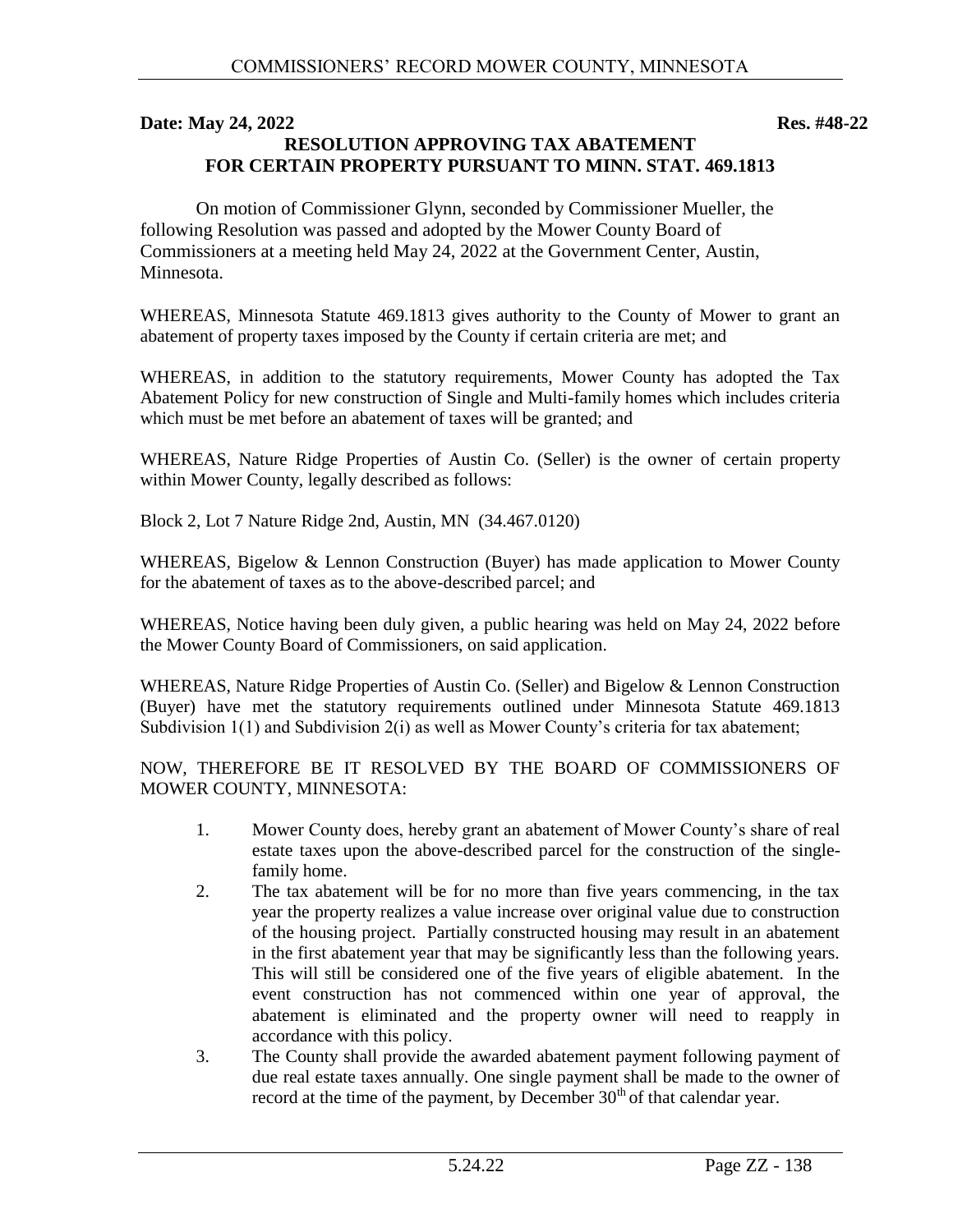4. The real estate taxes to be abated shall be for up to the full amount of the real estate taxes collected due to the added tax base of the newly constructed housing/home annually. The current value of the property is not eligible for the abatement, will not be abated as part of this program and is further defined as the "original value." Any eligible abatement years are calculated on the tax increase due to a value increase over the original value.

Passed and approved this  $24<sup>th</sup>$  day of May, 2022.

### **Date: May 24, 2022 Res. #49-22 RESOLUTION APPROVING TAX ABATEMENT FOR CERTAIN PROPERTY PURSUANT TO MINN. STAT. 469.1813**

On motion of Commissioner Ankeny, seconded by Commissioner Glynn, the following Resolution was passed and adopted by the Mower County Board of Commissioners at a meeting held May 24, 2022 at the Government Center, Austin, Minnesota.

WHEREAS, Minnesota Statute 469.1813 gives authority to the County of Mower to grant an abatement of property taxes imposed by the County if certain criteria are met; and

WHEREAS, in addition to the statutory requirements, Mower County has adopted the Tax Abatement Policy for new construction of Single and Multi-family homes which includes criteria which must be met before an abatement of taxes will be granted; and

WHEREAS, Austin HRA is the owner of certain property within Mower County, legally described as follows:

Block 1, Lot 4 North Pointe, Austin, MN (34.509.0040)

WHEREAS, Austin HRA has made application to Mower County for the abatement of taxes as to the above-described parcel; and

WHEREAS, Notice having been duly given, a public hearing was held on May 24, 2022 before the Mower County Board of Commissioners, on said application.

WHEREAS, Austin HRA has met the statutory requirements outlined under Minnesota Statute 469.1813 Subdivision 1(1) and Subdivision 2(i) as well as Mower County's criteria for tax abatement;

NOW, THEREFORE BE IT RESOLVED BY THE BOARD OF COMMISSIONERS OF MOWER COUNTY, MINNESOTA:

- 1. Mower County does, hereby grant an abatement of Mower County's share of real estate taxes upon the above-described parcel for the construction of the singlefamily home.
- 2. The tax abatement will be for no more than five years commencing, in the tax year the property realizes a value increase over original value due to construction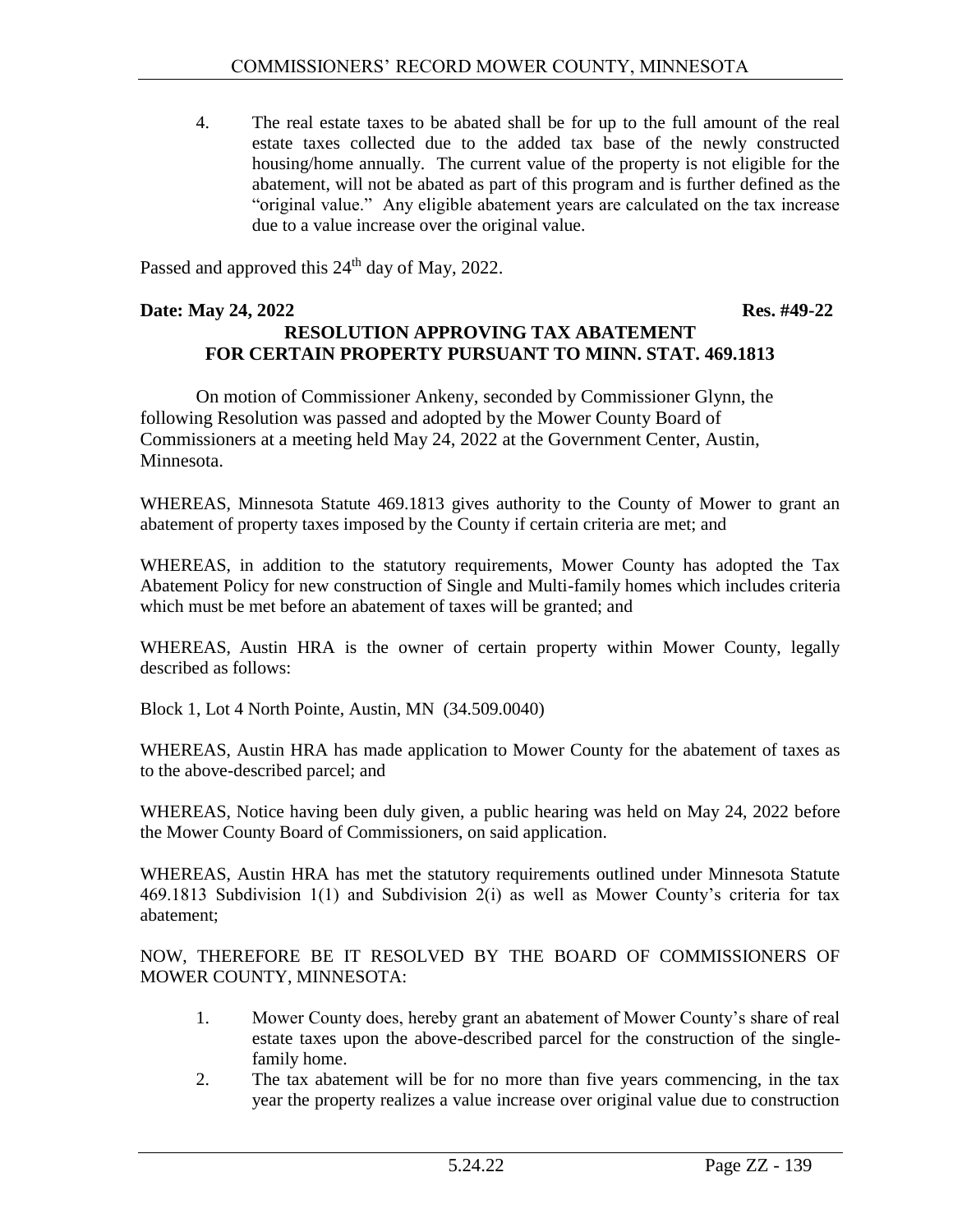of the housing project. Partially constructed housing may result in an abatement in the first abatement year that may be significantly less than the following years. This will still be considered one of the five years of eligible abatement. In the event construction has not commenced within one year of approval, the abatement is eliminated and the property owner will need to reapply in accordance with this policy.

- 3. The County shall provide the awarded abatement payment following payment of due real estate taxes annually. One single payment shall be made to the owner of record at the time of the payment, by December  $30<sup>th</sup>$  of that calendar year.
- 4. The real estate taxes to be abated shall be for up to the full amount of the real estate taxes collected due to the added tax base of the newly constructed housing/home annually. The current value of the property is not eligible for the abatement, will not be abated as part of this program and is further defined as the "original value." Any eligible abatement years are calculated on the tax increase due to a value increase over the original value.

Passed and approved this 24<sup>th</sup> day of May, 2022.

### **Date: May 24, 2022 Res. #50-22 RESOLUTION APPROVING TAX ABATEMENT FOR CERTAIN PROPERTY PURSUANT TO MINN. STAT. 469.1813**

On motion of Commissioner Reinartz, seconded by Commissioner Ankeny, the following Resolution was passed and adopted by the Mower County Board of Commissioners at a meeting held May 24, 2022 at the Government Center, Austin, Minnesota.

WHEREAS, Minnesota Statute 469.1813 gives authority to the County of Mower to grant an abatement of property taxes imposed by the County if certain criteria are met; and

WHEREAS, in addition to the statutory requirements, Mower County has adopted the Tax Abatement Policy for new construction of Single and Multi-family homes which includes criteria which must be met before an abatement of taxes will be granted; and

WHEREAS, Ann Bode is the owner of certain property within Mower County, legally described as follows:

Block 1, Lot 1 Wildwood Estates, Austin Twp, MN (02.890.0010)

WHEREAS, Ann Bode has made application to Mower County for the abatement of taxes as to the above-described parcel; and

WHEREAS, Notice having been duly given, a public hearing was held on May 24, 2022 before the Mower County Board of Commissioners, on said application.

WHEREAS, Ann Bode has met the statutory requirements outlined under Minnesota Statute 469.1813 Subdivision 1(1) and Subdivision 2(i) as well as Mower County's criteria for tax abatement;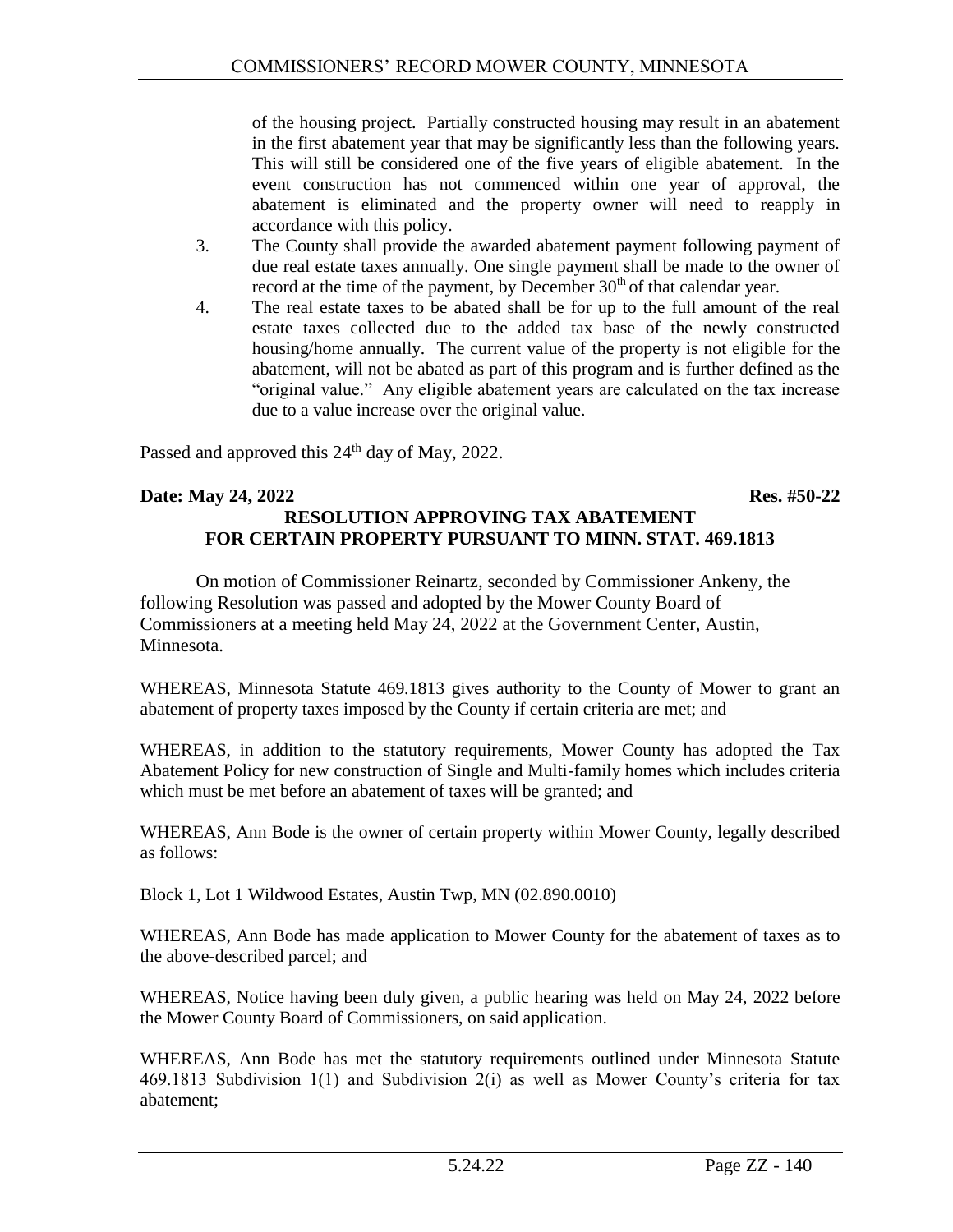#### NOW, THEREFORE BE IT RESOLVED BY THE BOARD OF COMMISSIONERS OF MOWER COUNTY, MINNESOTA:

- 1. Mower County does, hereby grant an abatement of Mower County's share of real estate taxes upon the above-described parcel for the construction of the singlefamily home.
- 2. The tax abatement will be for no more than five years commencing, in the tax year the property realizes a value increase over original value due to construction of the housing project. Partially constructed housing may result in an abatement in the first abatement year that may be significantly less than the following years. This will still be considered one of the five years of eligible abatement. In the event construction has not commenced within one year of approval, the abatement is eliminated and the property owner will need to reapply in accordance with this policy.
- 3. The County shall provide the awarded abatement payment following payment of due real estate taxes annually. One single payment shall be made to the owner of record at the time of the payment, by December  $30<sup>th</sup>$  of that calendar year.
- 4. The real estate taxes to be abated shall be for up to the full amount of the real estate taxes collected due to the added tax base of the newly constructed housing/home annually. The current value of the property is not eligible for the abatement, will not be abated as part of this program and is further defined as the "original value." Any eligible abatement years are calculated on the tax increase due to a value increase over the original value.

Passed and approved this  $24<sup>th</sup>$  day of May, 2022.

Motion made by Commissioner Glynn, seconded by Commissioner Reinartz, to approve the Health & Human Services accounts payable totaling \$178,964.35. Motion carried.

Nancy Schnable, Executive Director, Discover Austin, MN provided the Board with an annual report. Tourism is still down due to Covid but Discover Austin is being creative with advertising outreach. A Volkswagen beetle wrapped like a pig with the name Petunia has been "touring" events like Sturgis and a Discover Austin wrapped semi is also making its rounds around the nation promoting Austin with its deliveries. Staff is also working with the Ag Society in making more use of the facilities at the fairgrounds. The new "Marvelous Mower County Minnesota" tourism booklet will be received for distribution this week.

Motion made by Commissioner Ankeny, seconded by Commissioner Mueller, to approve Annual Service Contract between Mower County and the Agricultural Society for property management services for the fairgrounds. Motion carried.

Motion made by Commissioner Mueller, seconded by Commissioner Reinartz, to approve annual UPS renewal maintenance agreement with Vertiv Corporation (\$3,651) Motion carried.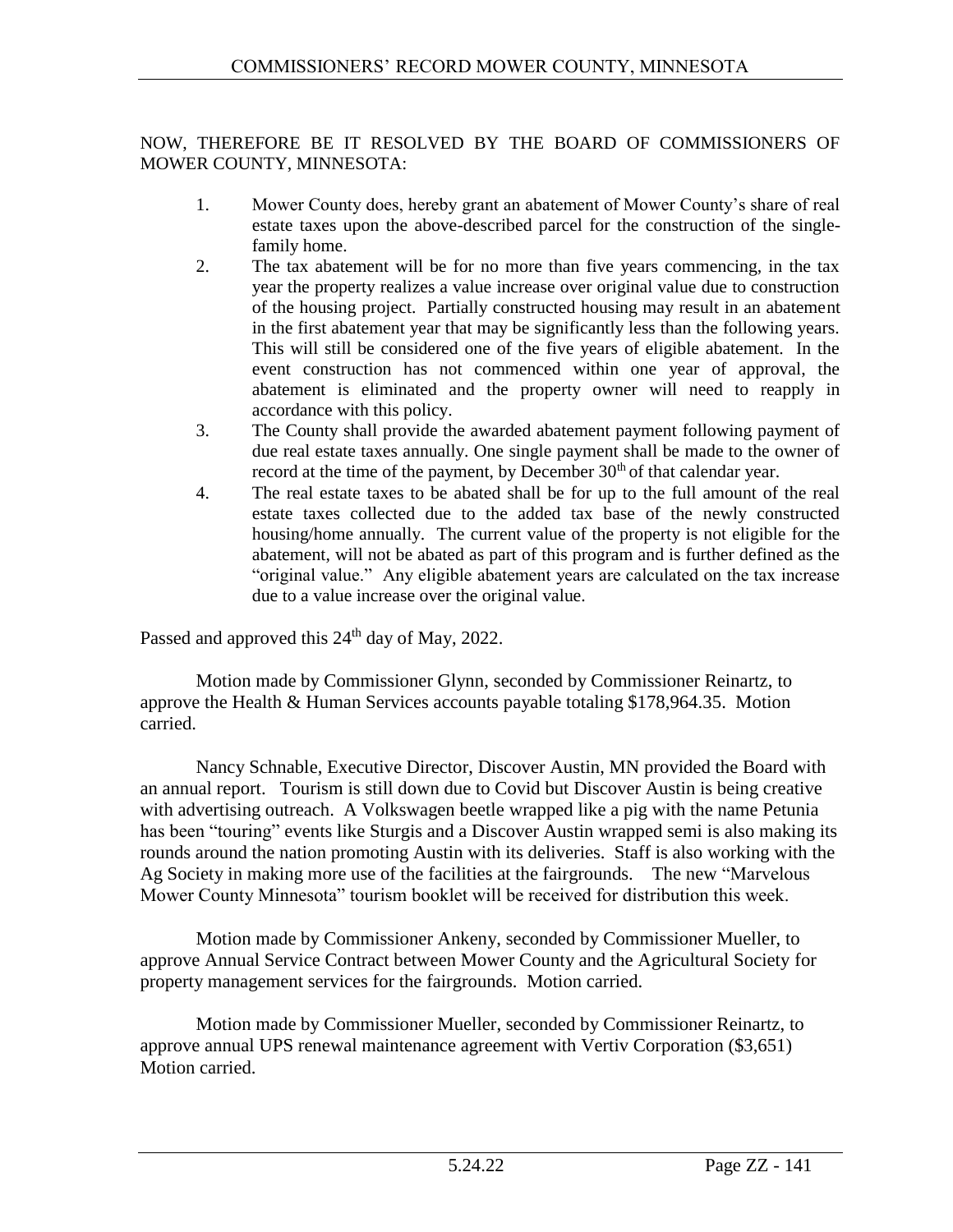Facilities Supervisor Jason Murphy has made a list of landscaping projects around the County buildings and has solicited bids for the work. Dolan Landscaping had the low quote on all landscaping projects.

Motion made by Commissioner Glynn, seconded by Commissioner Reinartz, to award the low quotes of Dolan's Landscaping for the following listed landscaping projects and have the projects commence: 1) Government Center Project 1 (sod work \$1590.64); 2) Government Center Project 2 (tree/shrub trimming & replacement \$875.63); 3) Justice Center Project 1 (tree/shrub trimming & replacement \$3910.25); 4) Justice Center Project 2 (landscape removal/refresh east of loading dock \$1689.42); 5) Zontas Corner Park tree/shrub trim replacement with irrigation control station \$3481.15) and 6) Veterans Memorial (trim trees/shrubs \$348.39). Motion carried. Commissioners requested that the Public Works grounds be also reviewed for landscape refreshing.

Motion by Commissioner Glynn, seconded by Commissioner Mueller, to approve the following list of surplus property for auction:

| <b>Ouantity</b> | Item            | Department |
|-----------------|-----------------|------------|
|                 | 5 FiJu Scanners | HHS        |
| Motion carried. |                 |            |

Motion made by Commissioner Glynn, seconded by Commissioner Ankeny, to approve the monthly investment report for the months ending March and April 2022. Motion carried.

Motion made by Commissioner Ankeny, seconded by Commissioner Mueller, to approve the application of Adventure Bound BT, LLC for a seasonal full on/off sale  $\&$ Sunday liquor license effective June 1, 2022 through October 31, 2022. Motion carried.

Motion made by Commissioner Mueller, seconded by Commissioner Ankeny, to approve the Transient Merchant application of TNT Fireworks for the sale of fireworks at Wal-Mart in Austin, MN effective June 20, 2022 through July 5, 2022. Motion carried.

Motion made by Commissioner Glynn, seconded by Commissioner Mueller, to approve the application of Four Daughters Vineyard and Winery, LLC for a full on/off sale & Sunday liquor license effective July 1, 2022 through June 30, 2023. Motion carried.

Motion made by Commissioner Glynn, seconded by Commissioner Reinartz, to approve an expenditure of up to \$50,000 of ARPA funds by December 31, 2024 (contingent upon a match from the Dakota) for the Chert Quarry endowment fund. Motion carried.

Motion made by Commissioner Reinartz, seconded by Commissioner Ankeny, to approve a mini grant of ARPA funds to reimburse Rose Creek for a new playground system that will offer elements that challenge and require physical exertion to encourage activity among their area youth. Motion carried.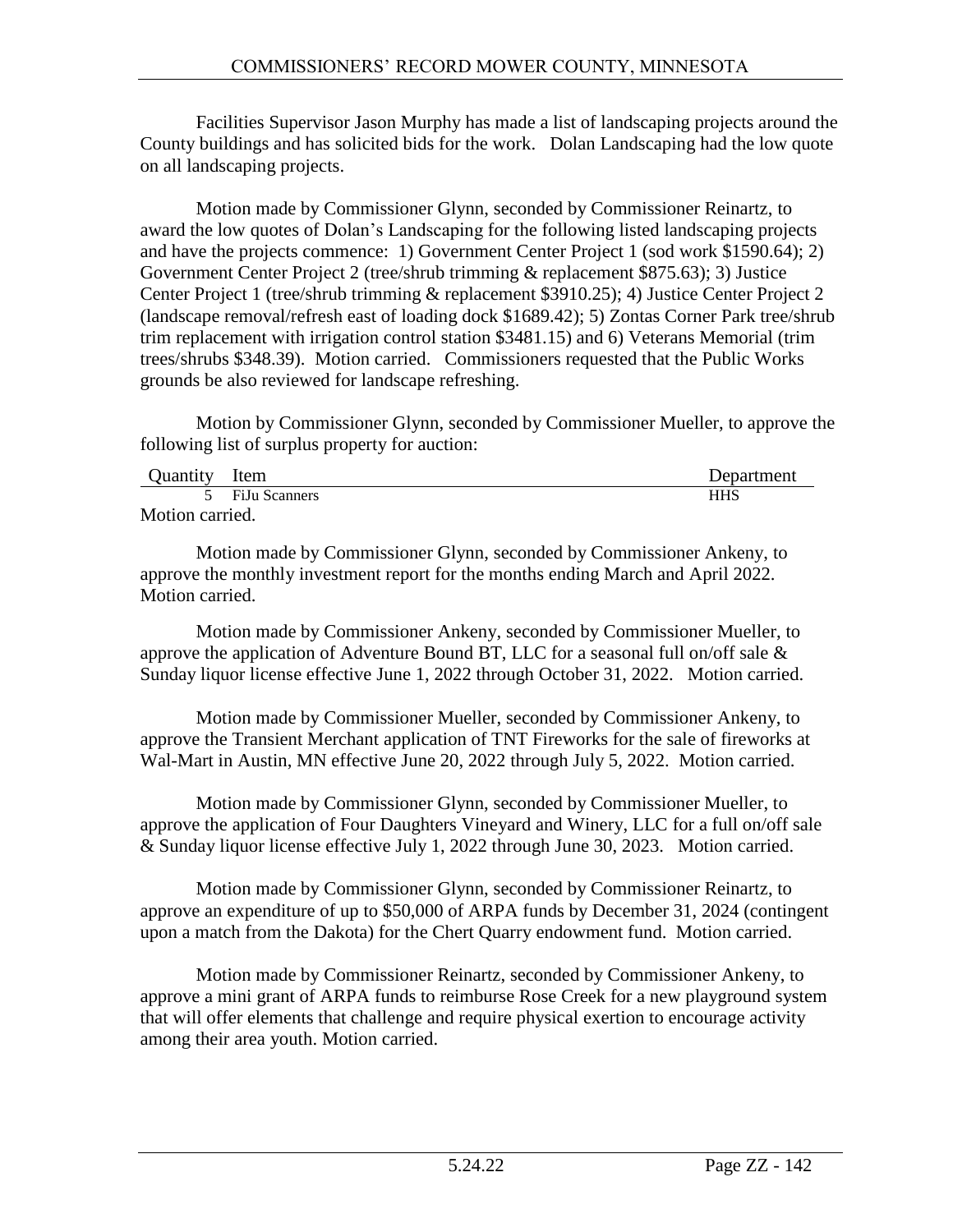Motion made by Commissioner Mueller, seconded by Commissioner Reinartz, to approve collaborating with Austin Public Utilities for the installation of a Power Pedestal (\$1500) near the Justice Center. Motion carried. Commissioner Baldus abstained.

Motion made by Commissioner Glynn, seconded by Commissioner Ankeny, to approve the Joint Powers Agreement with the State of Minnesota (Swift Contract #212193) effective May 15, 2022 through June 30, 2022 for recount services, as necessary, of the votes cast in the County for the Congressional District 1 special election and authorize the Auditor-Treasurer to sign the agreement. Motion carried.

Under Committee Reports Commissioner Reinartz reported that he attended the Senior Center meeting and the parking lot is being redone by the City. Commissioner Glynn reported attending the SE Emergency Management and Rural Energy Board meeting on May 23 and also the Soil Water & Conservation District meeting. Commissioner Baldus attended the Workforce Development meeting and it had been reported that unemployment at all-time low. Commissioner Baldus also stopped by the canoemobile event and attended a Development Corporation of Austin meeting at which Dr. Brian Burt made a presentation about the potential farm project. It was also noted that the County had received a notice from the Department of Revenue that the County needs to appoint a new assessor within ninety days. The Commissioners will attend the AMC district IX meeting on June 6 in Goodhue County. Commissioner Mueller reported that the planning commission will be meeting and he attended a Taopi event with a band that raised \$95,800 for the community and those impacted by the tornadoes. Lastly, Commissioner Glynn reported that she would be attending the canvasing board on 5/25 with Commissioner Ankeny.

Chair Commissioner Baldus adjourned the meeting at 11:08 a.m. Motion carried. The next meeting is scheduled for June 7, 2022 at 1:00 p.m.

### **THE MOWER COUNTY BOARD OF COMMISSIONERS**

**BY:\_\_\_\_\_\_\_\_\_\_\_\_\_\_\_\_\_\_\_\_\_\_\_\_\_\_\_\_\_\_\_\_\_\_\_\_\_\_\_\_\_\_\_**

**Chairperson**

**Attest:**

**By:\_\_\_\_\_\_\_\_\_\_\_\_\_\_\_\_\_\_\_\_\_\_\_\_\_\_\_\_\_\_\_\_\_\_\_ Clerk/Administrator**